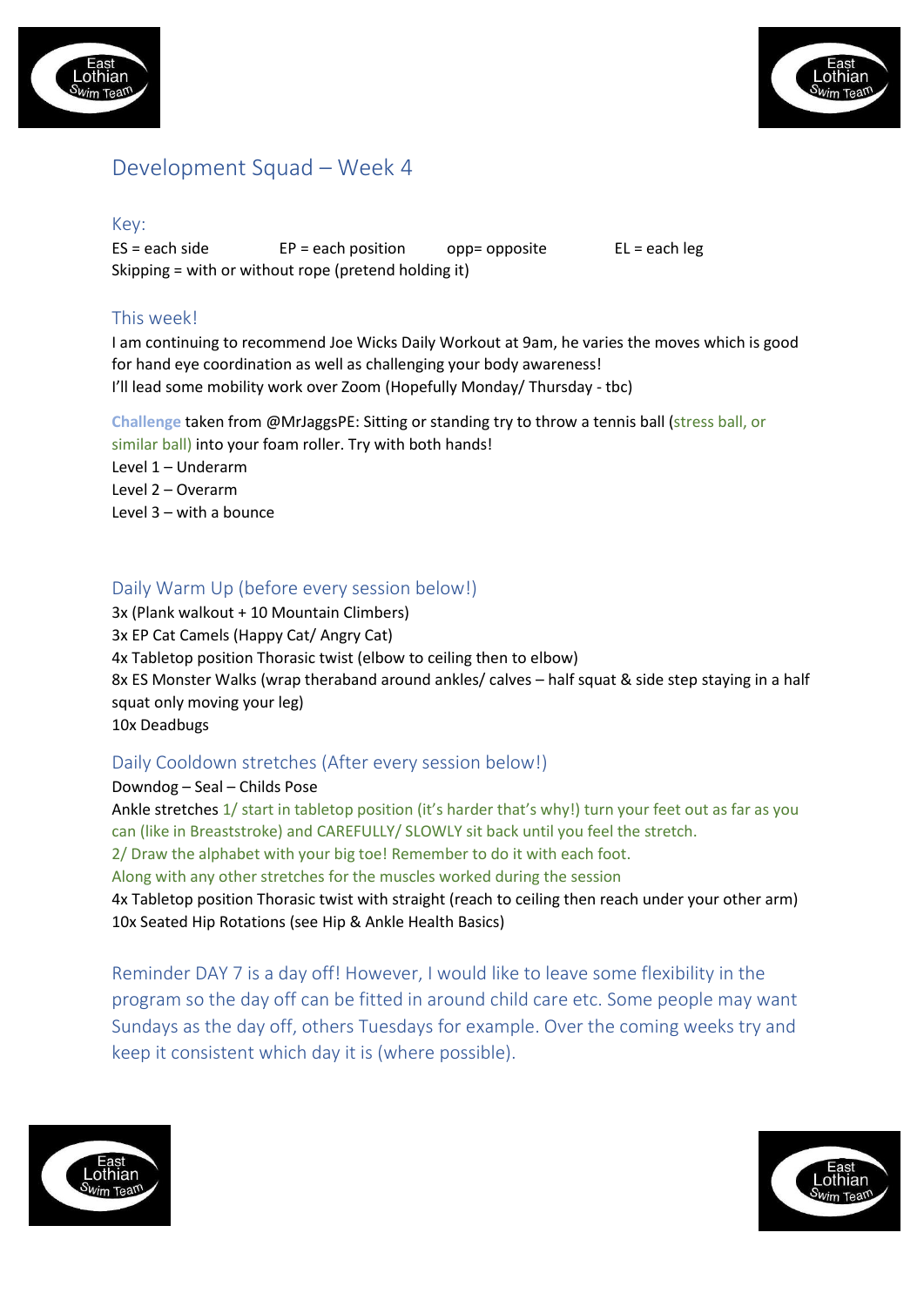



# Day 1 – Strength [Focusing on controlled good technique/quality reps]

#### 4 Rounds of 6 exercises with 15s between exercises where possible:

10x Push Ups (Best Quality: Like Butterfly full press ups with proper form switching to knees when you can't keep elbows tucked back straight - body in straight line from knees to shoulders, squeezing stomach & glutes)

10x ES Plank Shoulder Taps (Slow & controlled movement squeezing abs & glutes)

5x ES Split Squat (start from the floor, back knee on towel/ pillow, front leg toes pointing forwards, knee in line with ankle)

10x Tri (Bench) - Dips

10x Back Raises in streamline – keep feet on the floor.

5x EL Single leg balance + water bottle in opp hand (RDLs - Lift knee up to 90, reach bottle to the ceiling, bend at the hip, keeping back straight, shoulders back, touch the floor with your bottle then reach to the ceiling bringing your knee up)

## Day 2 – Energy Systems [Aerobic work, getting your heart rate up]

Circuit: 3 rounds of the following…

80x Skips 30x Mountain Climbers 80x Skips alternate feet 20x Squats alternate high knees 80x Skips 10x Burpees

\*Remember when skipping to stay on the balls of your feet!

#### Day 3 – Mobility (Coach Led)